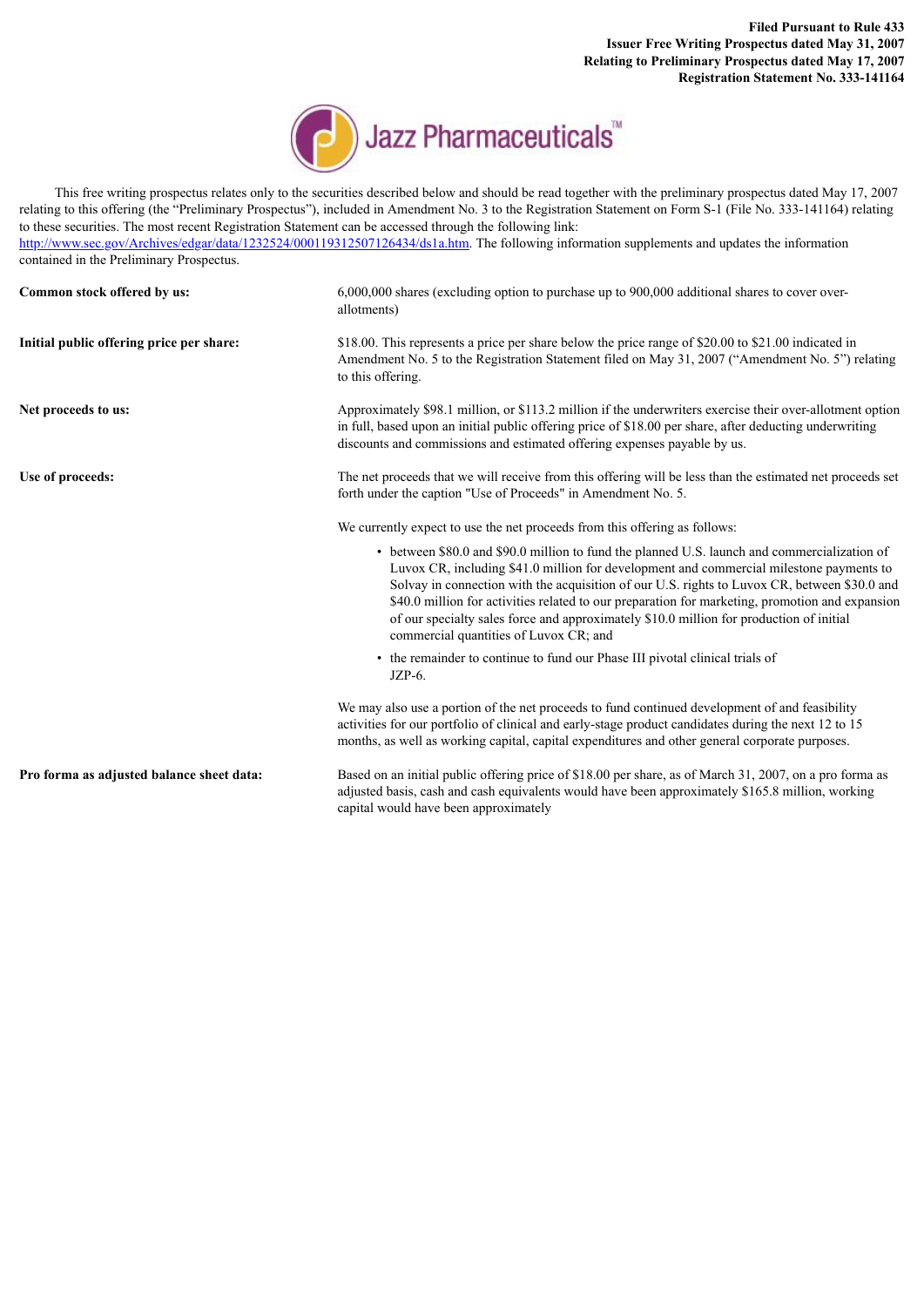\$156.4 million, total assets would have been approximately \$296.1 million and total stockholders'

equity would have been approximately \$174.0 million.

**Pro forma as adjusted capitalization:** Based on an initial public offering price of \$18.00 per share, as of March 31, 2007, on a pro forma as adjusted basis, additional paid-in capital would have been approximately \$371.2 million, total stockholders' equity would have been approximately \$174.0 million and total capitalization would have been approximately \$261.3 million.

**Dilution:** After giving effect to the sale of common stock offered in this offering at an initial public offering price of \$18.00 per share, after deducting underwriting discounts and commissions and estimated offering expenses payable by us, our pro forma as adjusted net tangible book value as of March 31, 2007 would have been approximately \$72.5 million, or approximately \$2.95 per share of common stock. This represents an immediate increase in pro forma as adjusted net tangible book value of \$4.33 per share to existing stockholders, and an immediate dilution of \$15.05 per share to investors participating in this offering. Based on an initial public offering price of \$18.00, the investors purchasing shares of common stock in this offering will have purchased approximately 24% of our outstanding common stock immediately following the completion of this offering and will have contributed approximately 29% of the total consideration paid for our common stock.

> If the underwriters exercise their option in full to purchase 900,000 additional shares of common stock in this offering, the pro forma as adjusted net tangible book value per share after this offering would be \$3.44 per share, the increase in the pro forma net tangible book value per share to existing stockholders would be \$4.82 per share and the pro forma dilution to new investors purchasing common stock in this offering would be \$14.56 per share.

**Executive employment agreements:** The following table estimates the value of the executive put right provided by the executive employment agreements described in the Preliminary Prospectus, calculated assuming a price per share of \$18.00, which is the initial public offering price, with respect to vested shares of common stock in the event of a termination by reason of death or disability, in each case as if the named executive officer's employment had terminated on December 29, 2006, the last business day of our prior fiscal year. The actual amounts that would be paid out in any termination event can only be determined at the time of the termination of the named executive officer's employment with us.

| Name                 | <b>Executive Put</b><br>Right<br>(S) |
|----------------------|--------------------------------------|
| Bruce C. Cozadd      | 2,952,000                            |
| Samuel R. Saks, M.D. | 3,936,006                            |
| Robert M. Myers      | 1,498,698                            |
| Matthew K. Fust      | 480,816                              |
| Carol A. Gamble      | 447,264                              |
| Janne L.T. Wissel    | 436,086                              |

The following table estimates the value of the vesting acceleration provisions provided by the executive employment agreements described in the Preliminary

 $\mathfrak{D}$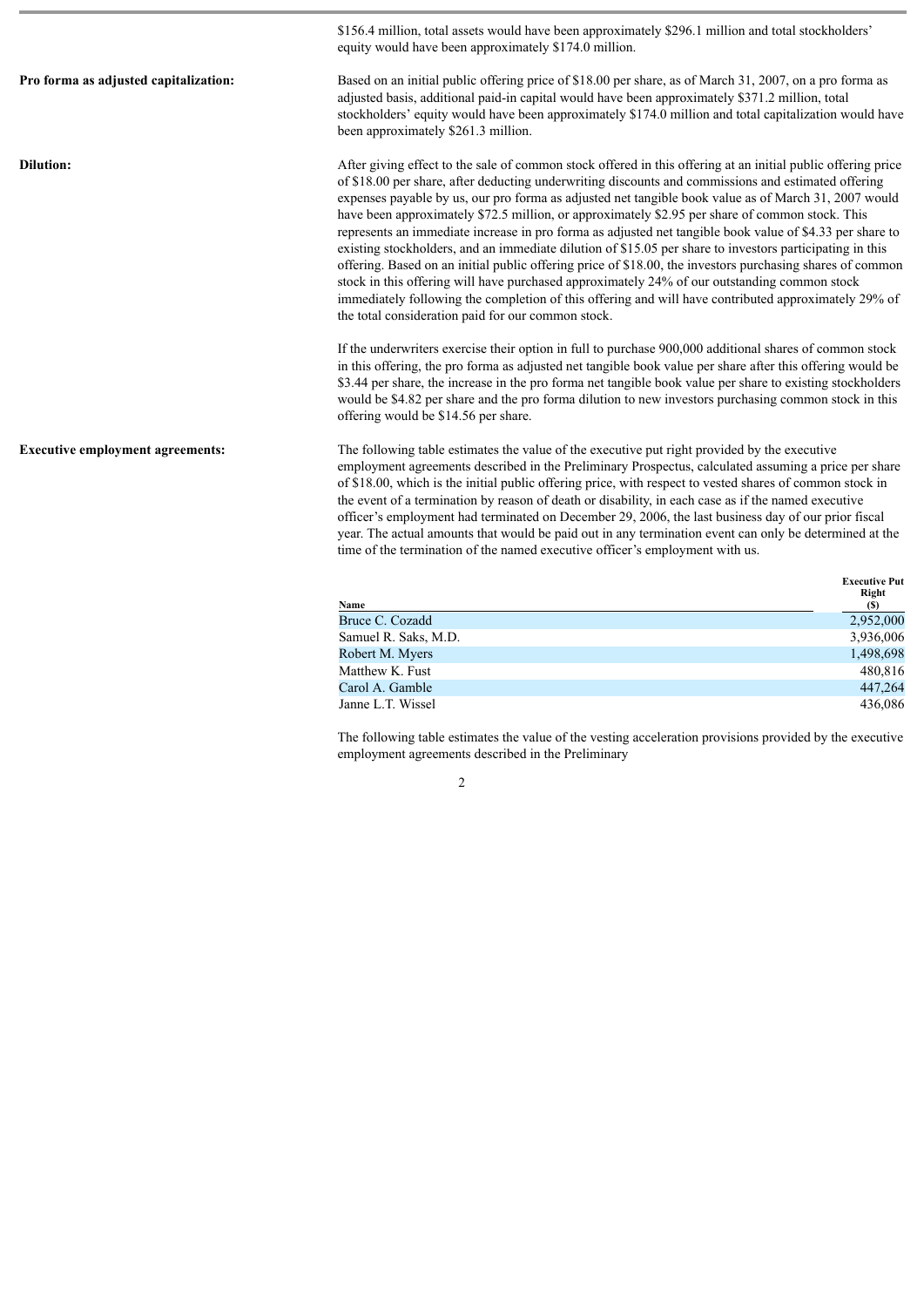Prospectus with respect to each named executive officer in the event of a termination described in the Preliminary Prospectus, in each case as if the named executive officer's employment had terminated on December 29, 2006, the last business day of our prior fiscal year. The actual value of vesting acceleration in any termination event can only be determined at the time of the termination of the named executive officer's employment with us.

|                      | <b>Full Vesting Acceleration</b>                    |                                  | <b>Partial Vesting Acceleration</b>                 |                                |
|----------------------|-----------------------------------------------------|----------------------------------|-----------------------------------------------------|--------------------------------|
| Name                 | <b>Founder Share</b><br>Acceleration<br>$($ (\$)(1) | Option<br>Acceleration<br>(S)(2) | <b>Founder Share</b><br>Acceleration<br>$($ (\$)(1) | Option<br>Acceleration<br>(\$) |
| Bruce C. Cozadd      | 268,380                                             | 180,316                          | 67,095                                              |                                |
| Samuel R. Saks, M.D. | 357,822                                             | 180,316                          | 89,456                                              |                                |
| Robert M. Myers      | 205,002                                             | 180,316                          | 51,251                                              |                                |
| Matthew K. Fust      | 55,908                                              | 68,833                           | 13,977                                              |                                |
| Carol A. Gamble      | 40,662                                              | 68,833                           | 10,166                                              |                                |
| Janne L.T. Wissel    | 100,638                                             | 68,833                           | 25,160                                              |                                |

- (1) The value of vesting acceleration is calculated assuming a price per share of \$18.00, which is the initial public offering price, with respect to unvested founder shares subject to acceleration.
- (2) The value of vesting acceleration is calculated assuming a price per share of \$18.00, which is the initial public offering price, with respect to unvested option shares subject to acceleration minus the exercise price of these unvested option shares.

**Outstanding equity awards at fiscal year-end:** The following table shows, for the fiscal year ended December 31, 2006, the market value of shares or units of stock that had not vested at fiscal year end for our named executive officers, calculated assuming a price per share of \$18.00, which is the initial public offering price, multiplied by the number of unvested shares.

**Market Value**

| Name                 | <b>Market Value</b><br>of Shares or<br><b>Units of Stock</b><br><b>That Have</b><br><b>Not Vested</b><br>(S) |
|----------------------|--------------------------------------------------------------------------------------------------------------|
| Bruce C. Cozadd      | 268,380                                                                                                      |
| Samuel R. Saks, M.D. | 357,822                                                                                                      |
| Robert M. Myers      | 205,002                                                                                                      |
| Matthew K. Fust      | 44,730                                                                                                       |
| Carol A. Gamble      | 40,662                                                                                                       |
| Janne L.T. Wissel    | 100,638                                                                                                      |

## 3